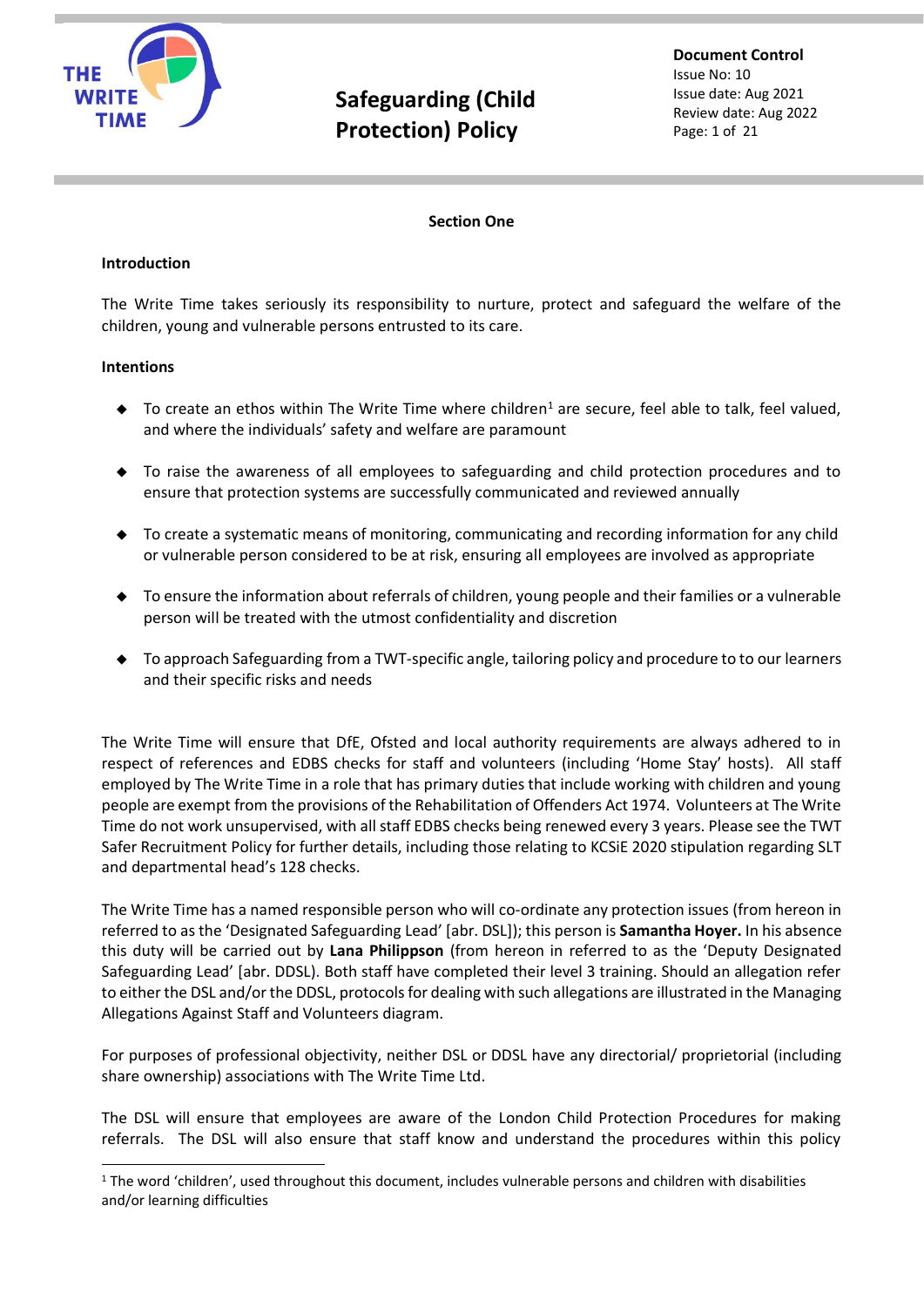

**Document Control** Issue No: 10 Issue date: Aug 2021 Review date: Aug 2022 Page: 2 of 21

document for reporting and recording any concerns. This will be completed upon induction to the organisation and on a continuing basis in the form of Continued Professional development (CPD). All staff have received Level 2 training and the team participate in regular team training.

Records of concerns remain confidential and are shared only with those who need to know. If you believe that allegations or suspicions are not being dealt with properly, you have a responsibility to report this to The Write Time's Senior Management Team<sup>2</sup>. If a referral is made to Social Care, reference will be made to the London Child Protection Board Procedures in deciding whether to seek the permission of the child's / young person's parents/carers before making the referral.

#### **Safeguarding is everyone's responsibility**

**Child protection** is a part of safeguarding and promoting welfare. This refers to the activity which is undertaken to protect specific children who are suffering or are at risk of suffering significant harm. As adults and/or professionals or volunteers, everyone has a responsibility to safeguard children and promote their welfare. The Safeguarding and promoting of the welfare of children and young persons within the care of The Write Time and in particular protecting them from significant harm, depends upon effective joint working between agencies and professionals that have different roles and expertise. Individual children, especially some of the most vulnerable children and those at greatest risk of social exclusion, will need coordinated help from health, education, children's social care, and quite possibly the voluntary sector and other agencies, including youth justice services.

For those children who are suffering, or at risk of suffering significant harm, joint working is essential, to safeguard and promote welfare of the child and where necessary to help bring to justice the perpetrators of crimes against children.

'Early Help' is fundamental to providing adequate safety and welfare to all young people. The Write Time fully appreciates the power of Early Help as an inter-agency effort, and will adhere to all recommendations and stipulations laid out in in Working Together to Safeguard Children 21<sup>st</sup> February 2019. Full details of Early Help practice can be found in Working Together to Safeguard Children 2019, chapter 1, page 13.

The Write Time fully appreciates that if a child runs away from, or goes missing from home or care, they are at risk. The Write Time will treat such events as safeguarding concerns and will respond appropriately and in line with government statutory guidance 'Statutory guidance on children who run away or go missing from home or care'.

TWT fully recognises and appreciates that a large percentage of our learners will arrive with us with special education needs and disabilities, and behavioural obstacles. These may be either officially recognised, or yet to be officially recognised. In line with recent legislation KCSiE 2020, TWT recognises that children with special educational needs (SEN) and disabilities can face additional safeguarding challenges. These can include:

- assumptions that indicators of possible abuse such as behaviour, mood and injury relate to the child's disability without further exploration;
- being more prone to peer group isolation than other children;

<sup>&</sup>lt;sup>2</sup> The Write Time's Senior Management Team are; Chris Murray (Managing Director and Founder), and Amanda Murray (Non-Executive Director)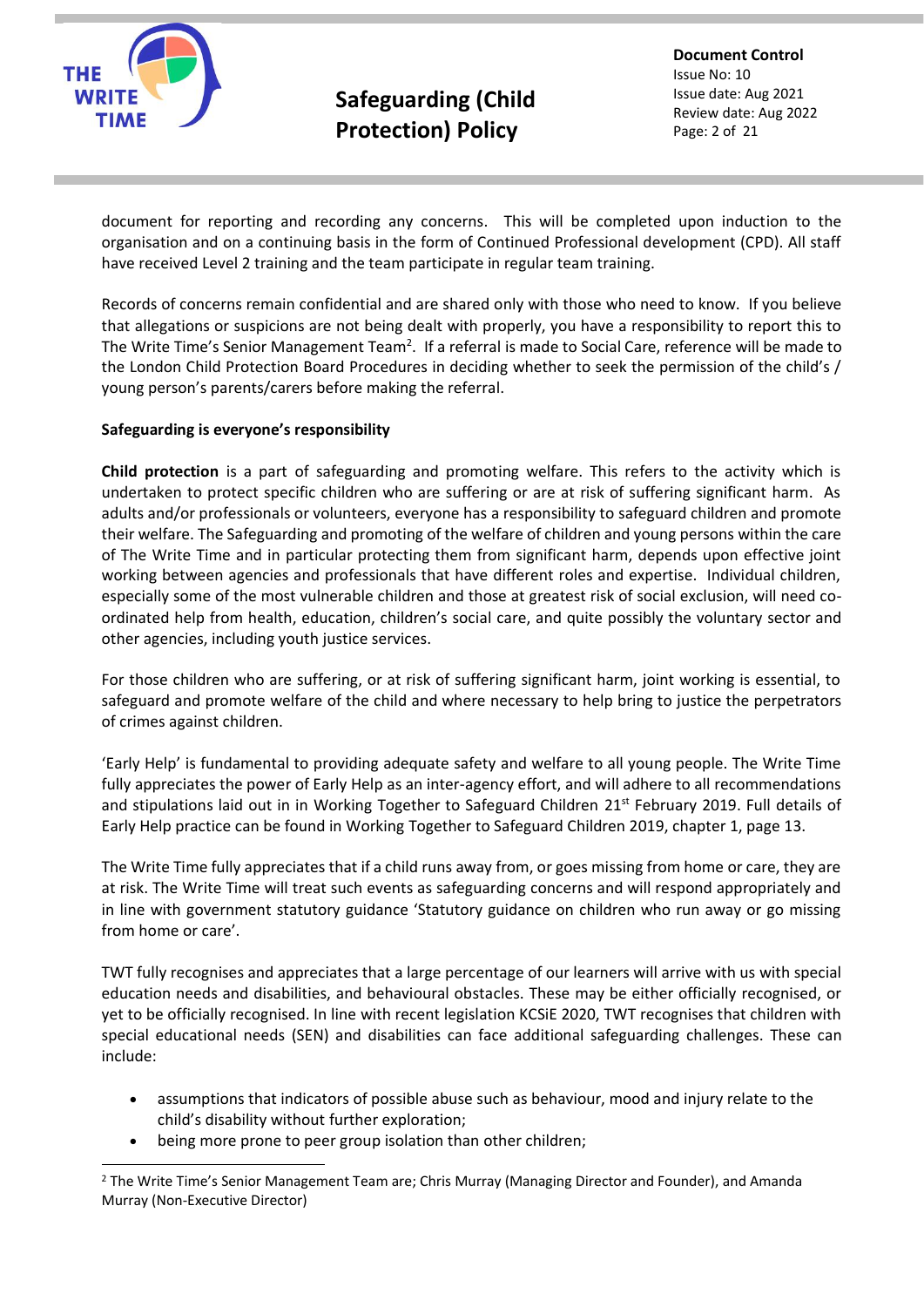

**Document Control** Issue No: 10 Issue date: Aug 2021 Review date: Aug 2022 Page: 3 of 21

- the potential for children with SEN and disabilities being disproportionally impacted by behaviours such as bullying, without outwardly showing any signs; and
- communication barriers and difficulties in overcoming these barriers.

Additionally, all TWT staff are aware that safeguarding issues can manifest themselves via peer on peer abuse. This is most likely to include, but may not be limited to:

- bullying (including cyberbullying);
- physical abuse such as hitting, kicking, shaking, biting, hair pulling, or otherwise causing physical harm;
- sexual violence and sexual harassment;
- sexting (also known as youth produced sexual imagery); and
- initiation/hazing type violence and rituals.

TWT addresses these heightened risk-factors using an intensive pastoral and mentoring approach.

TWT recognises that safeguarding incidents and/or behaviours can be associated with factors outside the school and can occur between children outside the school. All staff, but especially the designated safeguarding lead (and deputies) will consider the context within which such incidents and/or behaviours occur. This is known as contextual safeguarding, which simply means assessments of children should consider whether wider environmental factors are present in a child's life that are a threat to their safety and/or welfare. Children's social care assessments should consider such factors so it is important that schools provide as much information as possible as part of the referral process. This will allow any assessment to consider all the available evidence and the full context of any abuse.

#### **Safeguarding issues around the use of student mobile phone access:**

The use of technology has become a significant component of many safeguarding issues. Child sexual exploitation; radicalisation; sexual predation: technology often provides the platform that facilitates harm. An effective approach to online safety empowers a school or college to protect and educate the whole school or college community in their use of technology and establishes mechanisms to identify, intervene in, and escalate any incident where appropriate. For information relating to our policy on the use of internet and non-internet enabled mobile phones by students, please see our E-Safety policy.

#### **Safeguarding issues relating to the use of 'reasonable force' with learners:**

There are circumstances when it is appropriate for staff in schools and colleges to use reasonable force to safeguard children and young people. The term 'reasonable force' covers the broad range of actions used by staff that involve a degree of physical contact to control or restrain children. This can range from guiding a child to safety by the arm, to more extreme circumstances such as breaking up a fight or where a young person needs to be restrained to prevent violence or injury. 'Reasonable' in these circumstances means 'using no more force than is needed'. The use of force may involve either passive physical contact, such as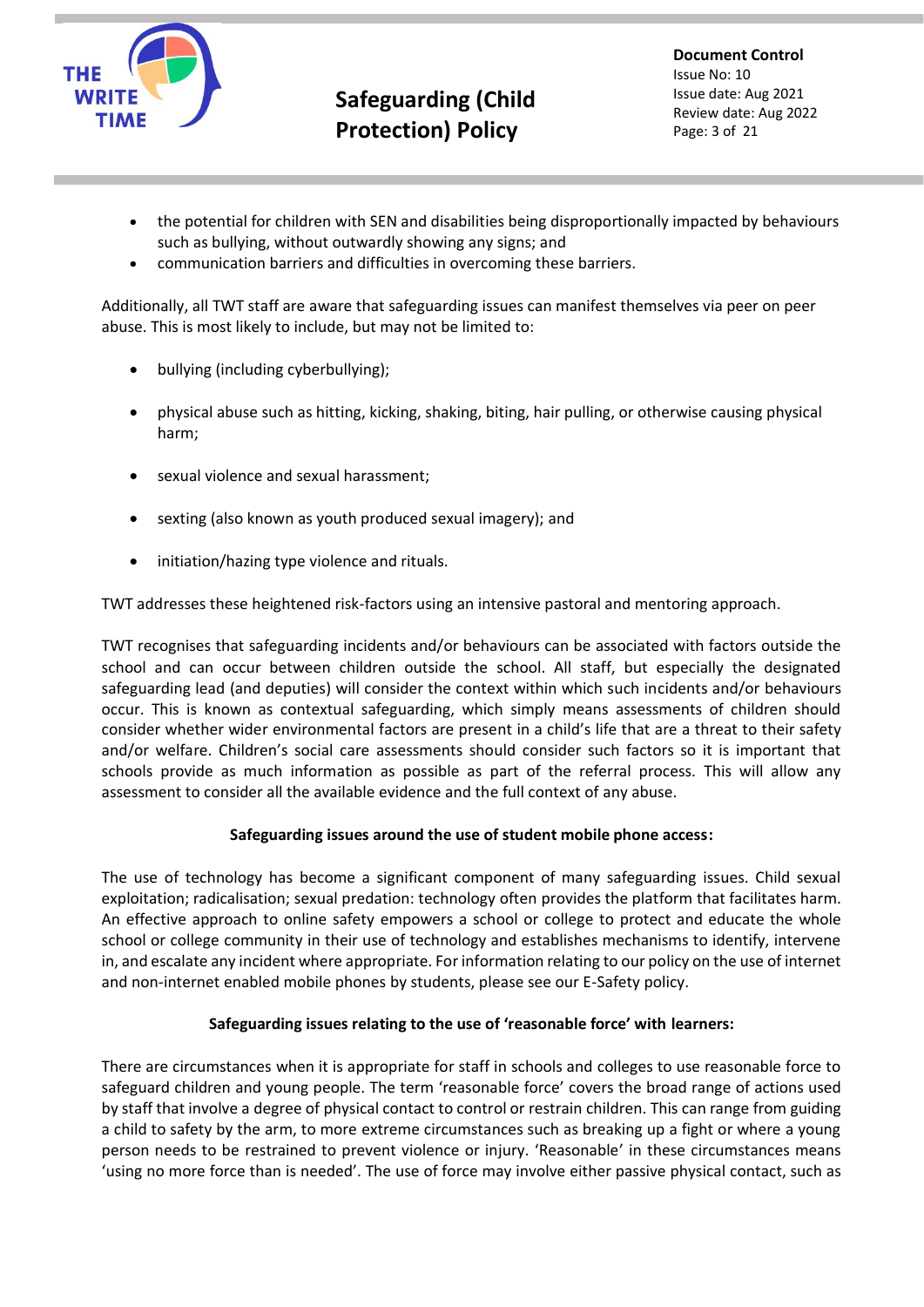

**Document Control** Issue No: 10 Issue date: Aug 2021 Review date: Aug 2022 Page: 4 of 21

standing between pupils or blocking a pupil's path, or active physical contact such as leading a pupil by the arm out of the classroom. This subject is addressed in detail in our Behaviour policy.

#### **Definitions of abuse and neglect:**

Abuse and neglect are forms of maltreatment of a child. Somebody may abuse or neglect a child by inflicting harm, or by failing to act to prevent harm. Children may be abused in a family or in an institutional or community setting; by those known to them or, more rarely, by a stranger. They may be abused by an adult or adults or another child or children (peer-on-peer abuse).

#### **Physical abuse**

Physical abuse may involve hitting, shaking, throwing, poisoning, burning or scalding, drowning, suffocating, or otherwise causing physical harm to a child. Physical harm may also be caused when a parent or carer fabricates the symptoms of, or deliberately induces illness in a child.

#### **The Signs of Physical Abuse**

Bruises, black eyes and broken bones are obvious signs of physical abuse. Other signs might include:

- Injuries that the child cannot explain or explains unconvincingly
- Untreated or inadequately treated injuries
- Injuries to parts of the body where accidents are unlikely, such as thighs, back, abdomen
- Bruising which looks like hand or finger marks
- Cigarette burns, human bites
- Scalds and burns.

#### **Behavioral signs**

If a child is being physically abused, their behavior may change in one or more of the following ways:

- Become sad, withdrawn or depressed
- Have trouble sleeping
- Behave aggressively or be disruptive
- Show fear of certain adults
- Have a lack of confidence and low self-esteem
- Use drugs or alcohol

#### **Emotional Abuse**

Emotional abuse is the persistent emotional maltreatment of a child such as to cause severe and persistent adverse effects on the child's emotional development. It may involve conveying to children that they are worthless or unloved, inadequate, or valued only insofar as they meet the needs of another person. It may feature age or developmentally inappropriate expectations being imposed on children. These may include interactions that are beyond the child's developmental capability, as well as overprotection and limitation of exploration and learning, or preventing the child participating in normal social interaction. It may involve seeing or hearing the ill-treatment of another. It may involve serious bullying causing children frequently to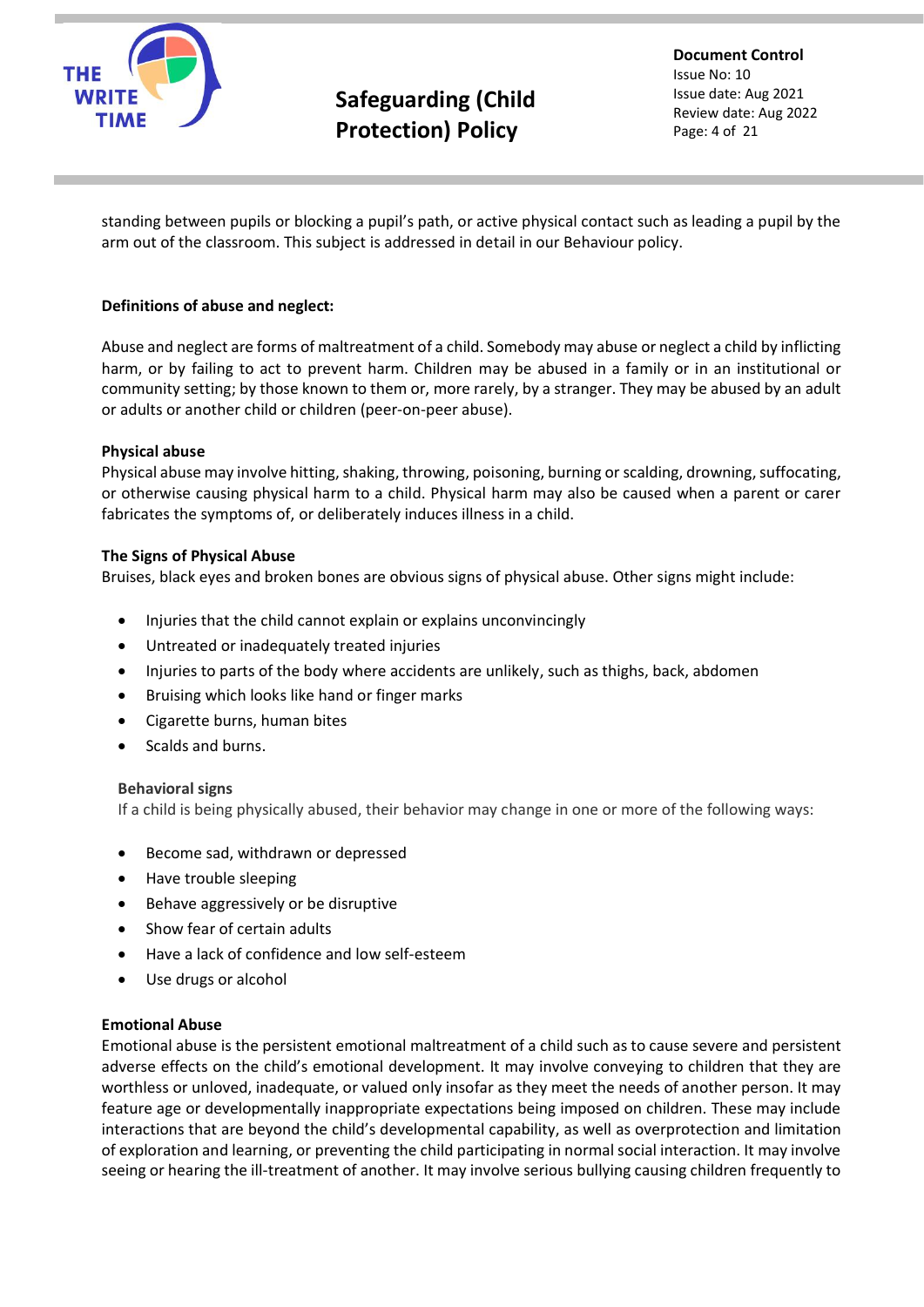

**Document Control** Issue No: 10 Issue date: Aug 2021 Review date: Aug 2022 Page: 5 of 21

feel frightened or in danger, or the exploitation or corruption of children. Some level of emotional abuse is involved in all types of maltreatment of a child, though it may occur alone.

#### **The Signs of Emotional Abuse**

If a child is experiencing emotional abuse the child may be experiencing:

- Physical, mental and emotional development lags
- Sudden speech disorders
- Continual self-depreciation ("I'm stupid, ugly, worthless", etc.)
- Overreaction to mistakes
- Extreme fear of any new situation
- Inappropriate response to pain ('I deserve this')
- Neurotic behaviour (rocking, hair twisting, self-mutilation)
- Extremes of passivity or aggression
- Suffering from health or sleeping problems
- Struggling at school
- Ashamed to bring friends home
- Violent or showing other behaviour problems
- Physically hurt or abused.

#### **Sexual Abuse**

Sexual abuse involves forcing or enticing a child or young person to take part in sexual activities, including prostitution, whether or not the child is aware of what is happening. The activities may involve physical contact, including penetrative (e.g. rape, buggery or oral sex) or non-penetrative acts. They may include non-contact activities, such as involving children in looking at, or in the production of, pornographic material or watching sexual activities, or encouraging children to behave in sexually inappropriate ways.

#### **The Signs of Sexual Abuse**

Children who are being sexually abused may show a number of physical and emotional changes. But remember that these signs do not always mean that a child is being abused, there may be other explanations.

#### **Physical Signs of Abuse**

Pain, itching, bruising or bleeding in the genital or anal areas

- Genital discharge or urinary tract infections
- Stomach pains or discomfort walking or sitting
- Sexually transmitted infections

If a child is suffering from any of these symptoms, a doctor should be consulted immediately.

#### **Behavioural Signs of Abuse**

These might include a marked change in the child's general behaviour. For example, they may become unusually quiet and withdrawn, or unusually aggressive. Or they may start suffering from what may seem to be physical ailments, but which can't be explained medically.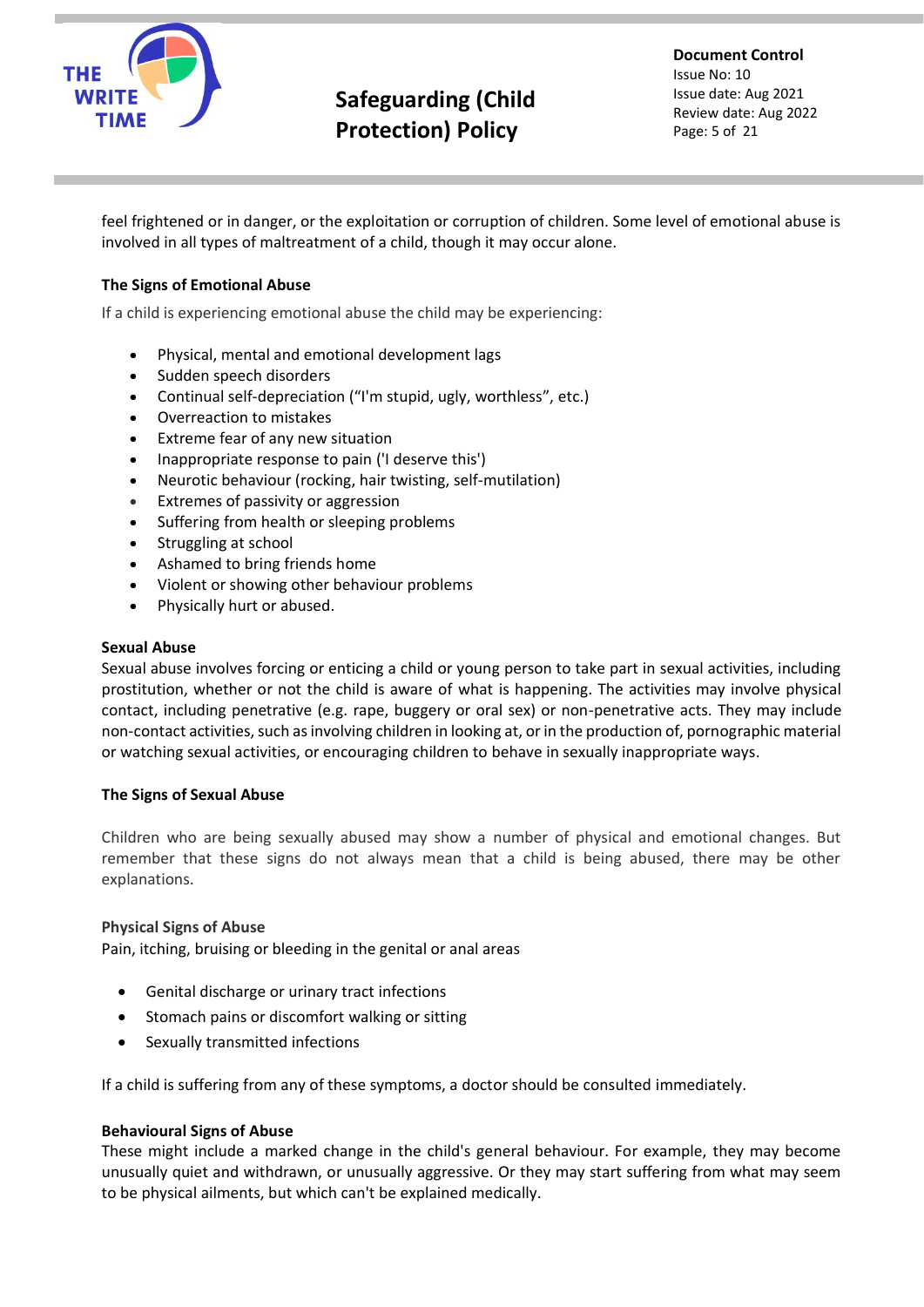

**Document Control** Issue No: 10 Issue date: Aug 2021 Review date: Aug 2022 Page: 6 of 21

- The child may refuse to attend school or start to have difficulty concentrating so that their schoolwork is affected.
- They may show unexpected fear or distrust of a particular adult or refuse to continue with their usual social activities.
- They may start using sexually explicit behavior or language, particularly if the behavior or language is not appropriate for their age.

#### **Neglect**

Neglect is the persistent failure to meet a child's basic physical and/or psychological needs, likely to result in the serious impairment of the child's health or development. Neglect may occur during pregnancy as a result of maternal substance abuse. Once a child is born, neglect may involve a parent or carer failing to provide adequate food and clothing, shelter including exclusion from home or abandonment, failing to protect a child from physical and emotional harm or danger, failure to ensure adequate supervision including the use of inadequate care-takers, or the failure to ensure access to appropriate medical care or treatment. It may also include neglect of, or unresponsiveness to, a child's basic emotional needs.

#### **The Signs of Neglect**

There are occasions when nearly all parents find it difficult to cope with the many demands of caring for children. But this does not mean that their children are being neglected. Neglect involves ongoing, severe failure to meet a child's needs. Here are some signs of possible neglect:

- if the child seems underweight and is very small for their age
- if the child is consistently hungry or excessively seeking food
- if they are poorly clothed, with inadequate protection from the weather
- if they are often absent from school for no apparent reason
- if they are regularly left alone, or in charge of younger brothers or sisters.

(Working Together to Safeguard Children, 2019)

All staff **must** read and understand the new statutory guidance for schools and colleges:

#### **Keeping Children Safe in Education, September 2020 (Part 1 and Annex A)**

#### **Working Together to Safeguard Children, 2019**

#### **Working in Partnership**

- The Write Time works within the London Child Protection Board Procedures
- Where appropriate, OFSTED (the registration authority) will be notified of any incident or accident and any changes in the childcare arrangements which could affect the well-being of children.
- Contact details of the Social Care Children and Families Assessment Team are available, so that The Write Time and Social Care can work together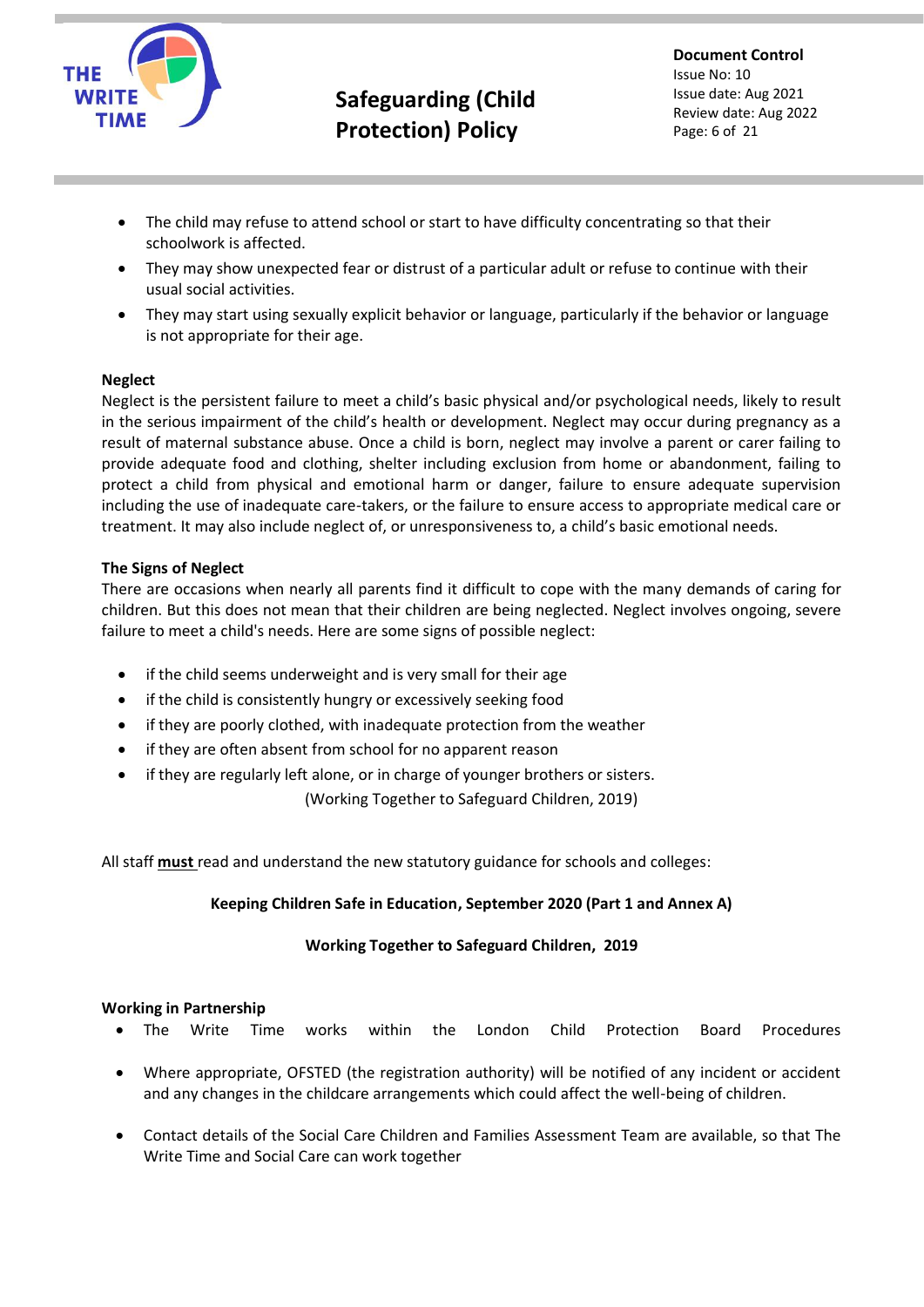

**Document Control** Issue No: 10 Issue date: Aug 2021 Review date: Aug 2022 Page: 7 of 21

• If a referral is made to Social Care, reference will be made to the London Child Protection Procedures in deciding whether to seek the permission of the child's parents/carers before making the referral.

Parents/carers should be the first point of contact. If a suspicion of abuse is recorded, parents/carers are informed at the same time as the report is made unless The Write Time considers that this action would put the child at further risk of harm. This will definitely be the case where the parent/carer is the likely abuser. In these cases, the investigating officer will inform parents/carers. For this reason (as well as to facilitate general school-home communications), it is TWT's policy to have on record at least two (2) emergency contacts for each of its learners.

#### **Staff, parents/carers and volunteers**

- Adequate and appropriate staffing resources are provided to meet the needs of children in the care of The Write Time.
- Applicants for posts with children, young people or vulnerable persons are clearly informed that the positions are exempt from the Rehabilitation of Offenders Act 1974. Candidates are informed of the need to carry out checks before posts can be confirmed.
- OFSTED and local authority requirements in respect of references and DBS checks for staff and volunteers are adhered to, to ensure that no disqualified or unsuitable person has unsupervised access to children or vulnerable persons
- Volunteers do not work unsupervised
- The Write Time follows the Protection of Children Act 1999 (revised September 2005) requirements in respect of any person who is dismissed from employment, or resigns in circumstances that would otherwise have led to dismissal, for reasons of child protection concern
- All visitor details are recorded

#### **Training**

All adults at The Write Time who may come into contact with children and young people are trained to recognise the signs and symptoms of possible physical, emotional or sexual abuse, and also neglect. Employees must be aware of the Child Protection Procedures for making referrals. The Write Time will ensure that employees know and understand the procedures for reporting and recording concerns. All staff that have a role at The Write Time which primarily involves contact with children will be required to attend Child Protection and Safeguarding training.

This training will be provided by Local Safeguarding Children Board's (LSCB's) which offer training in Child Protection, Safer Recruitment and other topics relating to safeguarding children. Where is it not possible for staff to access local LSCB training, alternative training sourced to the same standard and level will be sought and provided, either by a company or a private consultant. This training is currently delivered in two parts; Child Protection Part 1, and Child Protection Part 2. All staff involved with safeguarding training requirements will be subject to continuous professional development. The Write Time's minimum standard will be a requirement of refresher training every year.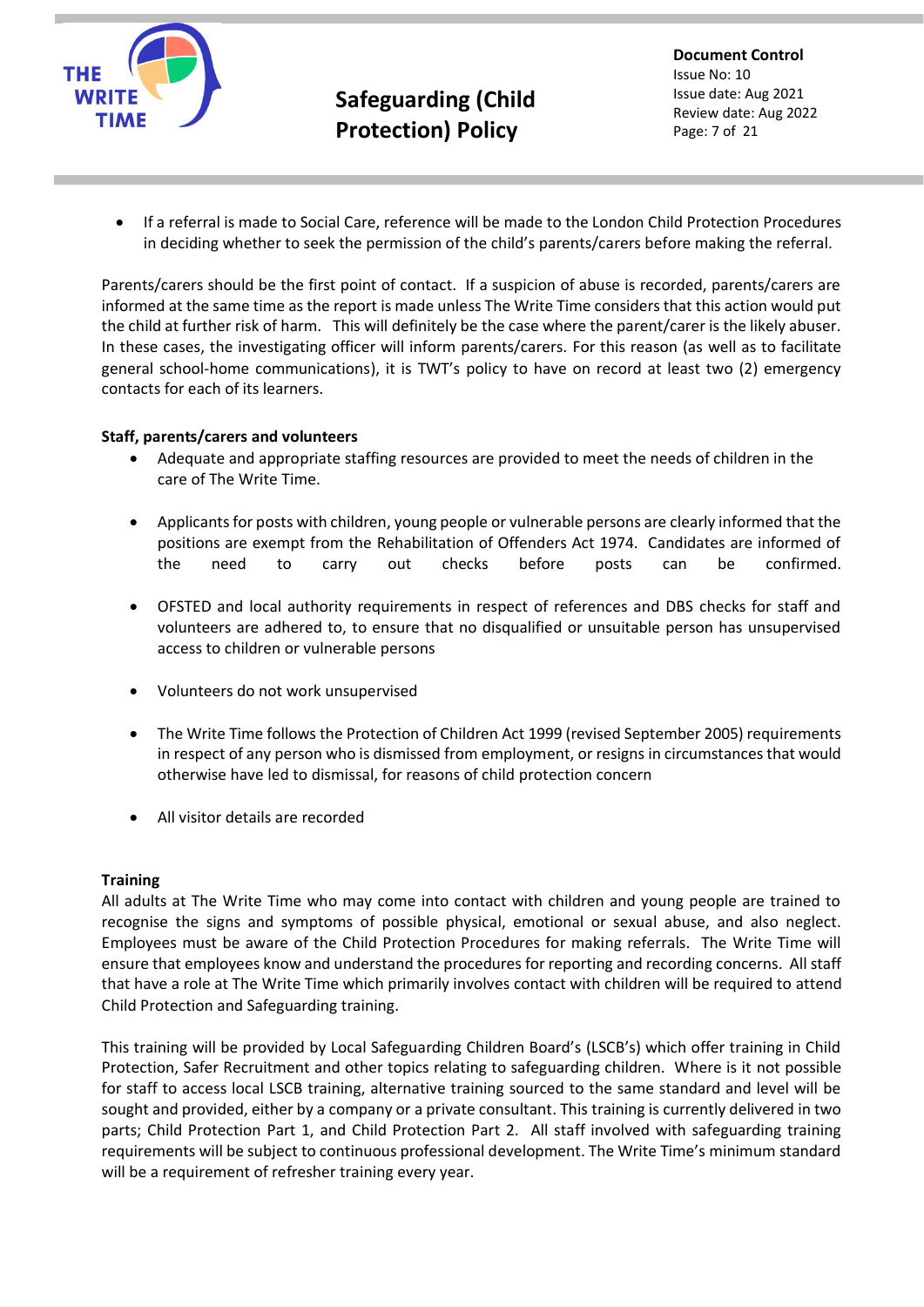

**Document Control** Issue No: 10 Issue date: Aug 2021 Review date: Aug 2022 Page: 8 of 21

Staff training is not only crucial in protecting children and young people, but also makes them aware of how they can protect themselves against allegations. Further information about these courses can be accessed via local LSCBs' websites.

All staff, both teaching and non-teaching, at The Write Time are determined to ensure the safety and welfare of all children and young adults that we work with. As such, all staff undertake formalised training in the following areas of particular relevance:

### **1. FGM awareness for the Education Sector**

At The Write Time we believe that all our pupils should be kept safe from harm. Female Genital Mutilation affects girls particularly from north African countries, including Egypt, Sudan, Somalia and Sierra Leone. Although our school has no/few children from these backgrounds and consider girls in our school safe from FGM, we will continue to review our policy annually and ensure all new members of staff complete this training.

### **2. Preventing Radicalisation (Prevent)**

All staff are required to complete the online general awareness training. The Write Time staff will show commitment to the principles of prevent. The Write Time will conduct annual training.

All staff have completed Prevent training

#### **3. Child Sexual Exploitation**

Child sexual exploitation (CSE) is a type of sexual abuse. Children in exploitative situations and relationships receive something such as gifts, money or affection as a result of performing sexual activities or others performing sexual activities on them.

The Write Time have an Action Plan and Risk Assessment which is reviewed annually.

Prevent concerns should be reported to the Child Protection Co-ordinator immediately. Information will be shared with the relevant London Borough of Croydon Lead (see appendix 3) if deemed appropriate. The Write Time's Curriculum Policy embeds British values as a means of combatting radicalisation through education.

#### **Reviewing the Policy and Procedure**

This policy and procedure will be reviewed every year by The Write Time Senior Management. Any amendments and changes will be signed off by a member of the Senior Management Team (SMT); this will include checking telephone numbers, accuracy of personnel details, and any updates required by a change in local or national policy.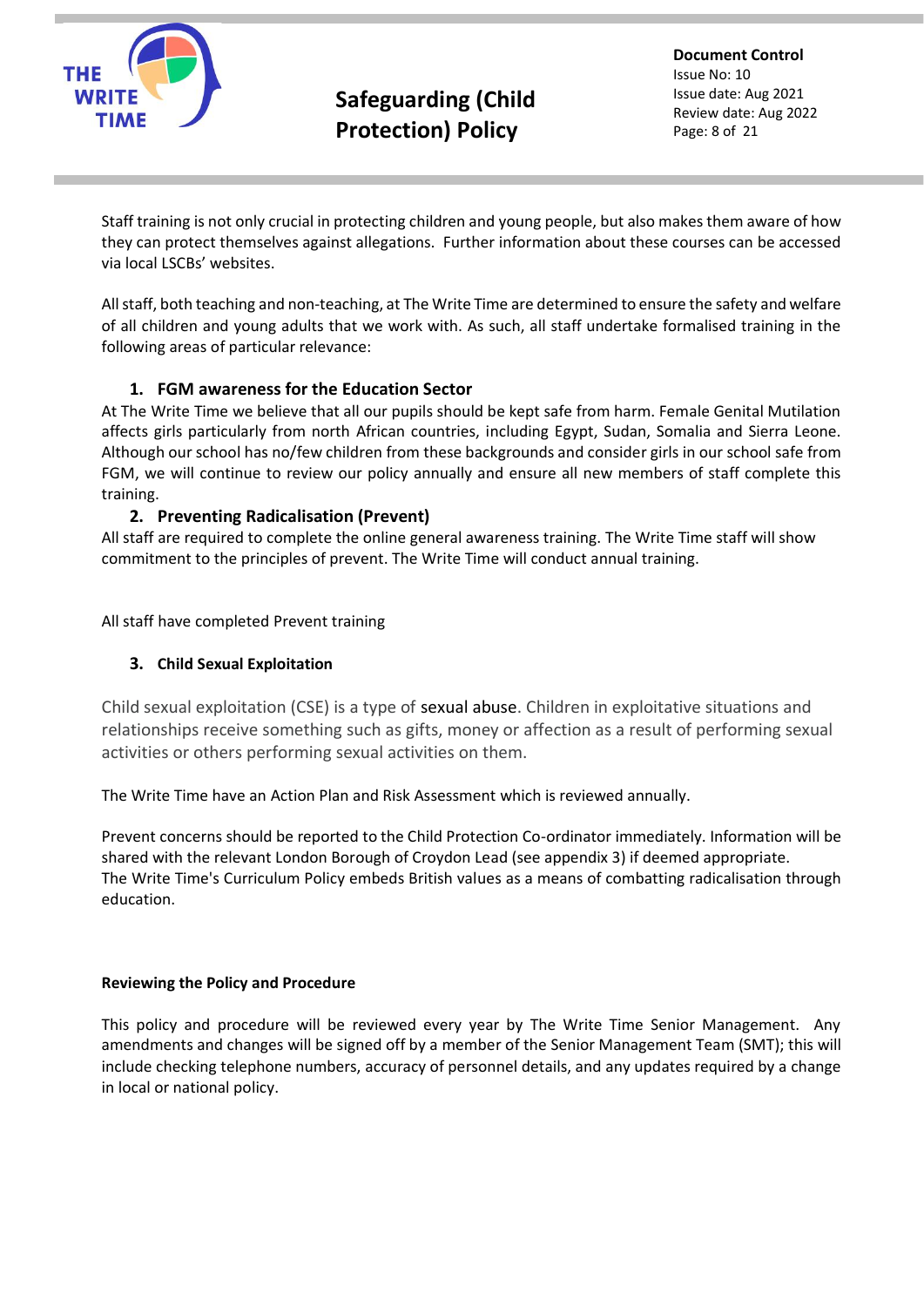

**Document Control** Issue No: 10 Issue date: Aug 2021 Review date: Aug 2022 Page: 9 of 21

#### **Section Two**

#### **Child protection procedures:**

#### **Disclosures:**

A child or young / vulnerable person may choose to disclose something to you. If a child **discloses** information to you, you must follow the following procedure.

- Do not promise confidentiality, you have a duty to share this information and refer to Children's Social Care services.
- Listen to what is being said, without displaying shock or disbelief.
- Accept what is said.
- Reassure the child, but only as far as is honest, don't make promises you may not be able to keep e.g. *'Everything will be alright now', 'You'll never have to see that person again'.*
- Do reassure and alleviate guilt, if the child refers to it. For example, you could say, *'You're not to blame'.*
- Do not interrogate the child; it is not your responsibility to investigate.
- Do not ask leading questions (e.g. *Did he touch your private parts?*), ask open questions such as '*Anything else to tell me?'*
- Do not ask the child to repeat the information for another member of staff.
- Explain what you have to do next and who you have to talk to. (see Reporting section)

#### **Recording Disclosures:**

- Take notes if possible or write up your conversation immediately or as soon as possible afterwards.
- It is essential the following details are recorded:
	- a. Record the date, time,
	- b. The place / location
	- c. Your Name and the name of the child or young Person
	- d. Record any non-verbal behaviour and the exact words used by the child as closely as possible (do not paraphrase).
	- e. Record a factual account of the disclosure
	- f. Record the *exact words* spoken by the child, and the adult present
	- g. (It is important the wording is not changed or corrected in any way, it must be as closely quoted as possible)
	- h. Complete Body Map for (appendix 4) if there are visible signs of injury

These records are to be signed and dated and kept in a separate confidential file. This information will be shared with Social Care if a referral is made.

#### **Reporting Procedures:**

Whatever the nature of your concerns, or if a member of staff has been involved in a disclosure, this needs to be discussed with the DSL. A Safeguarding Report Form (appendix 1) must be completed by the reporting member of staff and transferred to schoolpod Safeguarding report, or put on schoolpod in the first instance.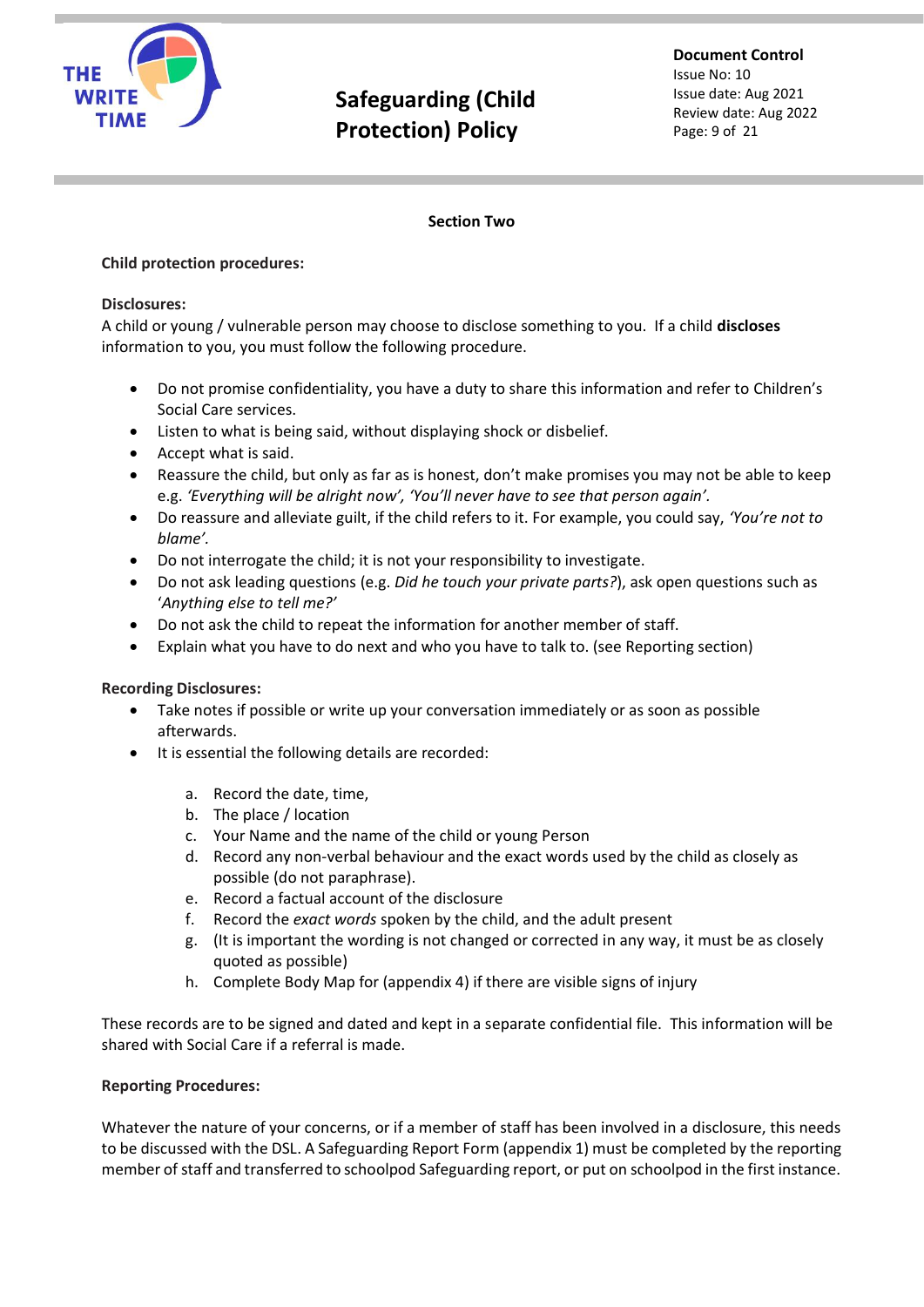

**Document Control** Issue No: 10 Issue date: Aug 2021 Review date: Aug 2022 Page: 10 of 21

The Child Protection Co-ordinator will consider the concern and a decision will be reached about whether a referral should be made to Children's Social Care services. It is to be noted that the Designated Officer can contact the appropriate lead in the Local Authority for advice as well as the Borough LSCB. If a decision to refer is made, this must be done on the MASH Online Referral Form. This document can be found at:

#### <https://my.croydon.gov.uk/ChildReferrals?qWname=New&qServiceRef=ChildReferral>

Please note that this form is only available online, and must be completed in one go as data cannot be saved while being completed. If the form remains idle for more than fifteen minutes, it will be reset and the process will need to be started again from the start.

#### **What information will you need when making a referral?**

You will be asked to provide as much information as possible, such as the child's full name, date of birth, address, school, GP, languages spoken, any disabilities the child may have and details of the parents. Do not be concerned if you do not have all these details, the call still needs to be made. The form should be sent to the duty assessment team in the appropriate Borough.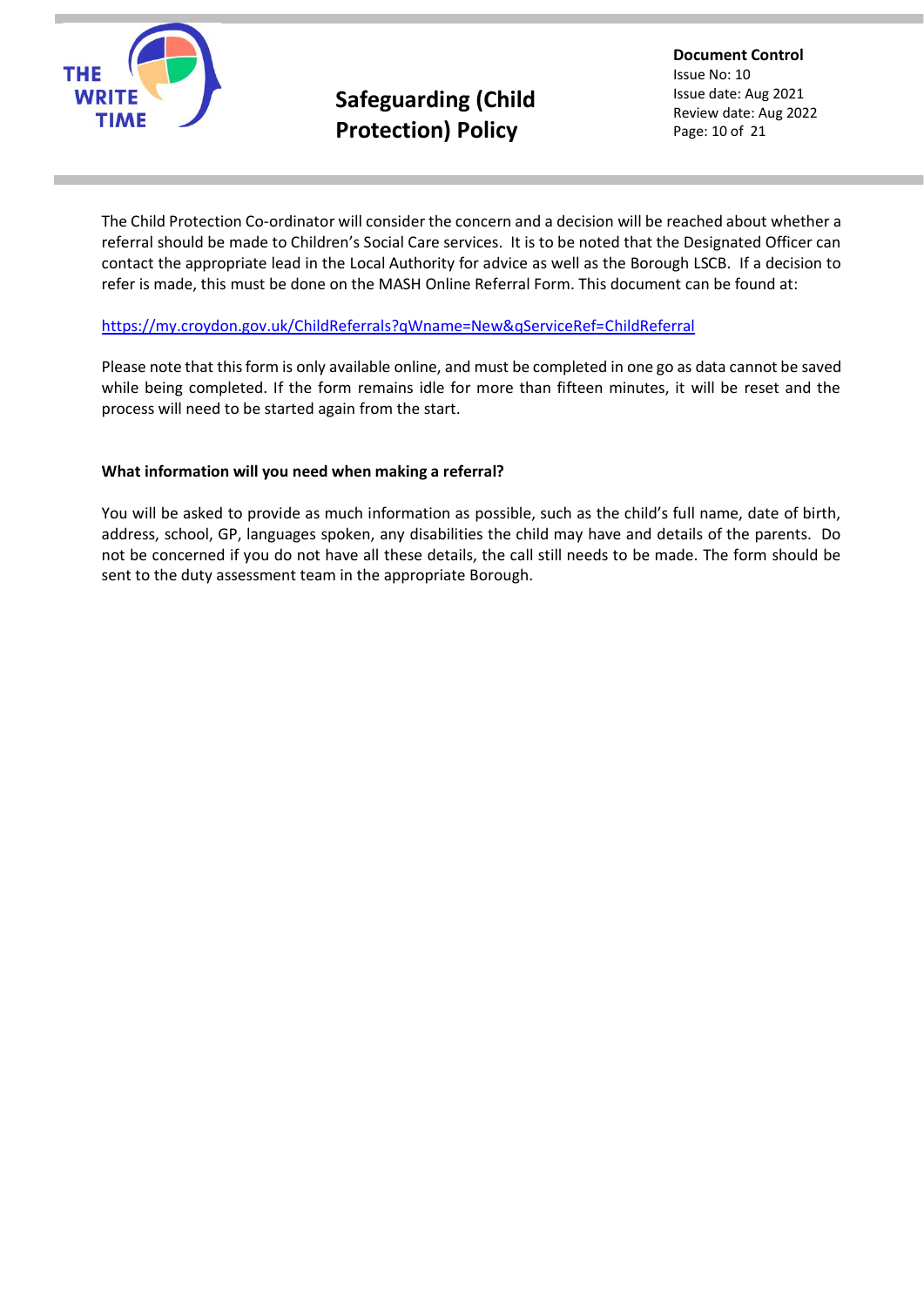

**Document Control** Issue No: 10 Issue date: Aug 2021 Review date: Aug 2022 Page: 11 of 21

### **The Write Time Safeguarding Flowchart**



**The Write Time Safeguarding lead: Samantha Hoyer**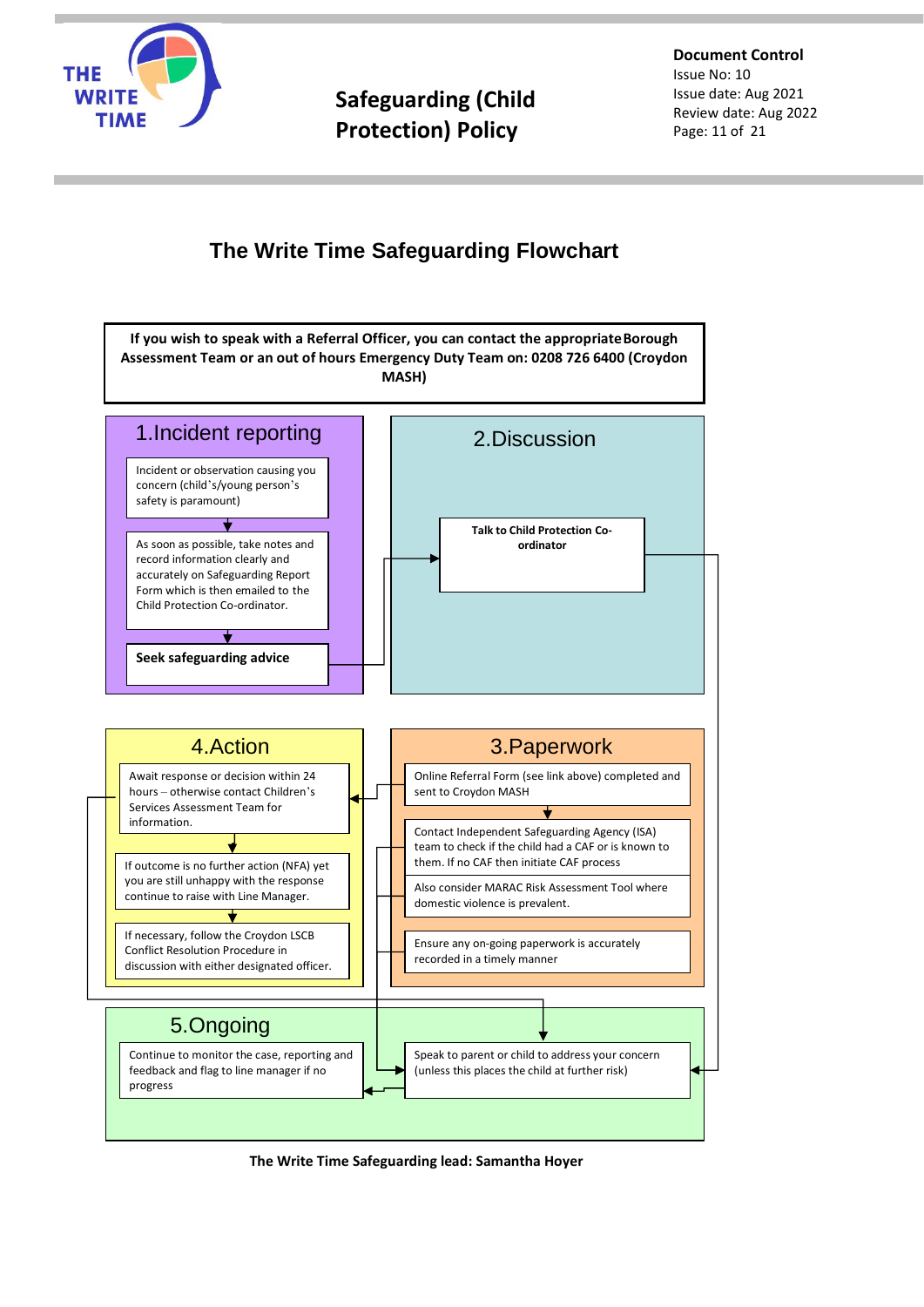

#### **Allegations involving a member of staff / volunteer:**

#### **This section should be read in conjunction with Part 4 of Keeping Children Safe in Education**

The Write Time is committed to having effective and safe recruitment and human resources procedures, including conducting all of the necessary DBS checks, and checking of the ISA barred list to make sure that all staff and volunteers (including volunteering parents) are safe to work with children and young people. It is an essential element of The Write Time policy that all such checks are completed before any member of staff or volunteer has any form of access to children even if directly supervised.

If, in the course of these checks for either a member of staff or a volunteer, a result is returned that raises concerns or is not up to the standard required the matter will be referred to Chris Murray.

However, there may still be occasions when there is an allegation against a member of staff or volunteer. Allegations against those who work with children, whether in a paid or unpaid capacity, cover a wide range of circumstances.

The following procedure should be applied in all situations where it is alleged that a person who works with children has:

- Behaved in a way which has harmed a child, or may have harmed a child.
- Possibly committed a criminal offence against or related to a child.
- Behaved towards a child or children in a way which indicates that he/she is unsuitable to work with children.

The allegations may relate to the person's behavior at work, at home or in another setting.

All allegations should be notified directly to the DSL, who will then instigate communication of the allegation to the Borough's Local Authority Designated Officer (LADO) within one working day.

#### Croydon's named LADO is **Steve Hall**, and he can be contacted on: **020 8726 6400 (extension 84322)**

The DSL should receive reports in relation to allegations against those within the organisation. The employee, against whom allegations have been made, will be suspended from duties if an investigation is required. This is in the best interests of the child / individual and the employee.

The Local Authority Designated Officer (LADO) will discuss the matter with the Named Senior Officer/Manager to determine what steps should be taken and where necessary obtain further details of the allegation and the circumstances in which it was made. The discussion should also consider whether there is evidence/information that establishes that the allegation is false or unfounded, whether a referral to the Children's Social Care team is required and/or whether suspension and investigation leading to subsequent disciplinary action is appropriate.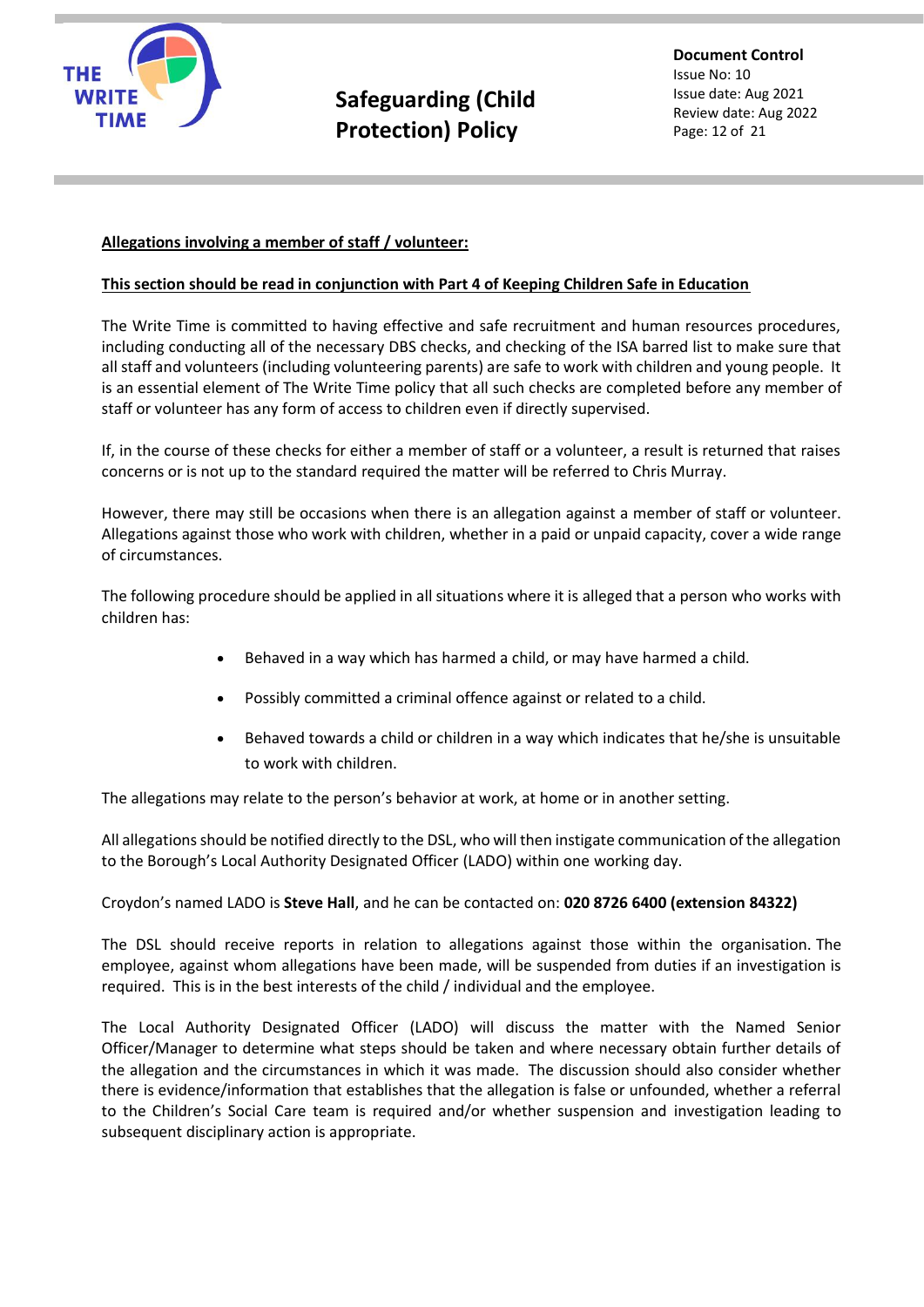

**Document Control** Issue No: 10 Issue date: Aug 2021 Review date: Aug 2022 Page: 13 of 21

Some allegations will be so serious as to require immediate referral to the Children's Social Care team and the Police, but common sense and judgment must be applied in reaching a decision about what action to take.

If the allegation is not patently false and there is cause to suspect that a child is suffering or is likely to suffer Significant Harm, the LADO will immediately refer the matter to the Children's Social Care team and ask for a Strategy Discussion/Meeting to be convened straight away.

Where the safety of other children is in question as a result of the allegation, consideration should be given to invoking the Complex (Organised or Multiple) Abuse Procedure.

Some allegations may be less serious and at first sight might not seem to warrant consideration of a police investigation or enquiries by Children's Social Care team. However, it is important to ensure that even apparently less serious allegations are followed up and examined objectively by someone independent of the organisation. Consequently the LADO should be informed of all allegations that come to the employer's attention and appear to come within the scope of this procedure so that he or she can consult Police and social care colleagues as appropriate.

Where a referral is made directly to Children's Social Care, they will consult with the Local Authority Designated Officer (LADO), the Police and the Named Senior Officer.

Where such allegations are made, consideration must be given to the following three strands:

**1.** The police investigation of a possible criminal offence.

**2.** Enquiries and assessment by Children's Social Care as to whether the child is need of protection or in need of services

**3.** Consideration by an employer of disciplinary action in respect of the individual.

In addition, such allegations may give rise to complaints of poor practice, which should be considered in line with The Write Time's complaints or disciplinary procedures.

#### **School Governance will be informed of all safeguarding allegations (including those that are deemed as 'patently false') made against members of TWT staff.**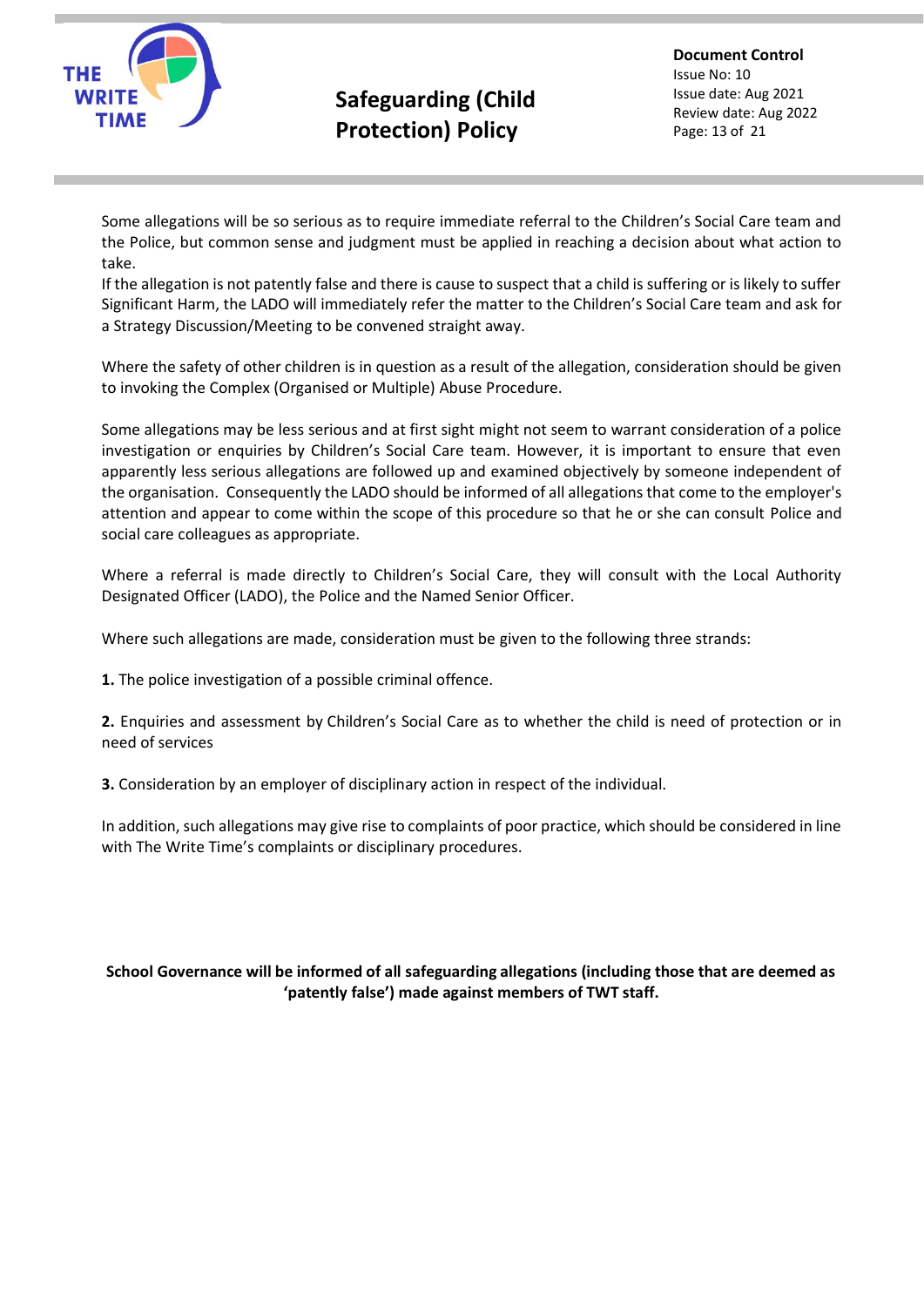

**Document Control** Issue No: 10 Issue date: Aug 2021 Review date: Aug 2022 Page: 14 of 21

### **Managing Allegations against Staff and Volunteers**



Assessment by Children's Social Care e.g. s47 Child Protection Enquiry

LADO tracks progress, monitors outcomes & reports to LSCB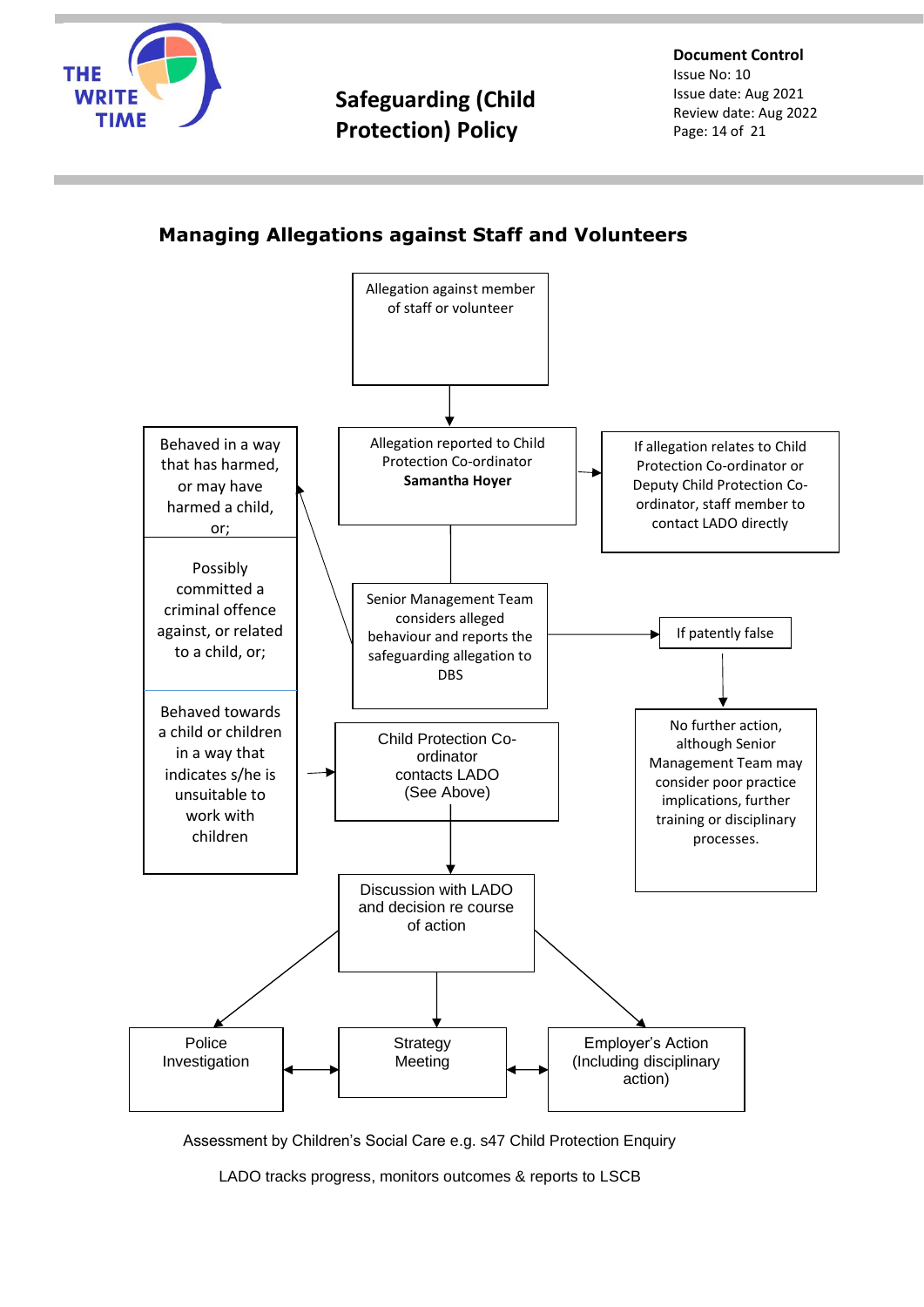

**Document Control** Issue No: 10 Issue date: Aug 2021 Review date: Aug 2022 Page: 15 of 21

#### **Confidentiality**

All suspicions and enquiries/assessments are kept confidential and shared only with those who need to know for the purposes of protecting any likelihood of harm or serious harm. All information passed between The Write Time and any other third party for the purposes of Safeguarding and Child protection is subject to The Write Time's Confidentiality and Data Protection policies and the necessary use of the exception to confidentiality to prevent harm. (See The Write Time Confidentiality policy)

#### **Complaints**

- ◆ All parents/carers are informed of how to complain about a member of staff or volunteer's action within The Write Time, which may include allegations of abuse.
- ◆ The guidance contained in the London Child Protection Board Procedures and the local authority's Child Protection Guidelines and Procedures are followed when investigating any complaint against a member of staff or volunteer.

#### **Support to Families**

- ◆ The Write Time believes in cultivating trusting and supportive relations among families, employees and volunteers.
- ◆ The Write Time continues to monitor the situation for both the child and the family whilst assessment/enquiries are being made in relation to need or abuse in the home situation or the childcare setting.
- ◆ Child protection records kept on a child are shared with the child's parents/carers or those who have parental responsibility for the child. This information may be used in meetings or child protection conferences to form part of an assessment on the child and family. Similar records will be maintained if the situation involves a vulnerable person
- Whilst the care and safety of the child / individual is paramount, The Write Time will do all in its power to support and work with the child's / individual's family.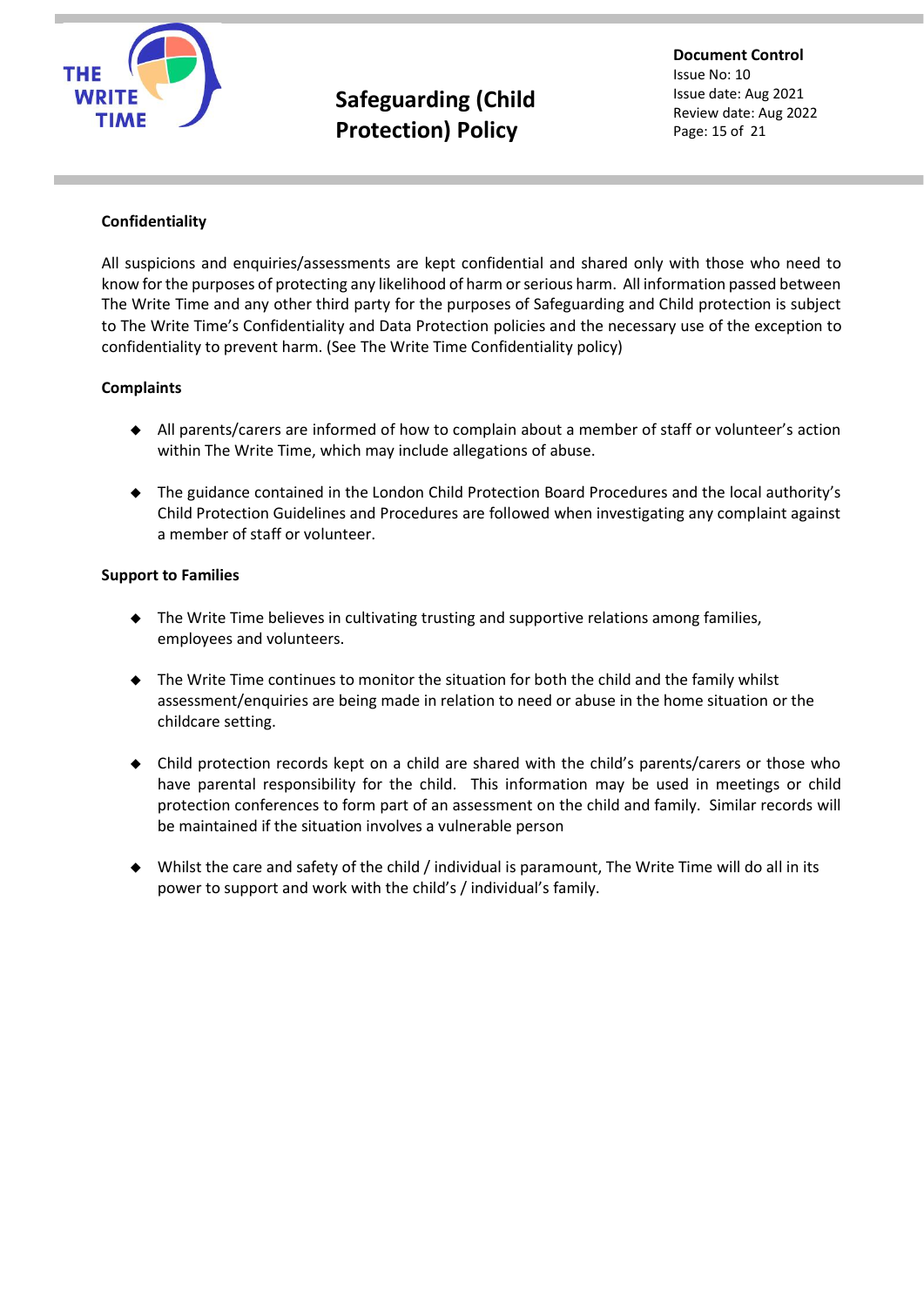

**Document Control** Issue No: 10 Issue date: Aug 2021 Review date: Aug 2022 Page: 16 of 21

| <b>Appendix 1</b>                                                                                                          | <b>Safeguarding Report Form</b> |                           |  |  |  |  |
|----------------------------------------------------------------------------------------------------------------------------|---------------------------------|---------------------------|--|--|--|--|
| Name of child                                                                                                              | <b>First Name</b>               | <b>Family Name</b>        |  |  |  |  |
| Also known as                                                                                                              | <b>First Name</b>               | <b>First Name</b>         |  |  |  |  |
| <b>Date of Birth</b>                                                                                                       |                                 |                           |  |  |  |  |
| Date, time and place of incident causing you concern                                                                       |                                 |                           |  |  |  |  |
|                                                                                                                            |                                 |                           |  |  |  |  |
| Record of what the child said or did, what you observed and said to the child                                              |                                 |                           |  |  |  |  |
|                                                                                                                            |                                 |                           |  |  |  |  |
| Record discussion with parent/carers                                                                                       |                                 |                           |  |  |  |  |
| n/a                                                                                                                        |                                 |                           |  |  |  |  |
| Record discussion with another professional                                                                                |                                 |                           |  |  |  |  |
| Name of professional:                                                                                                      |                                 |                           |  |  |  |  |
| Action taken / strategies                                                                                                  |                                 |                           |  |  |  |  |
| * Please confirm you have spoken to the parent about your recording (unless doing so<br>places the child at further risk). |                                 |                           |  |  |  |  |
|                                                                                                                            |                                 |                           |  |  |  |  |
| Date of writing                                                                                                            |                                 | <b>Time of</b><br>writing |  |  |  |  |
| <b>Print name</b>                                                                                                          |                                 |                           |  |  |  |  |
| Signature                                                                                                                  |                                 |                           |  |  |  |  |
| Print name of Manager/C PC                                                                                                 |                                 |                           |  |  |  |  |
| Signature                                                                                                                  |                                 |                           |  |  |  |  |
|                                                                                                                            |                                 |                           |  |  |  |  |
| <b>Setting</b>                                                                                                             |                                 |                           |  |  |  |  |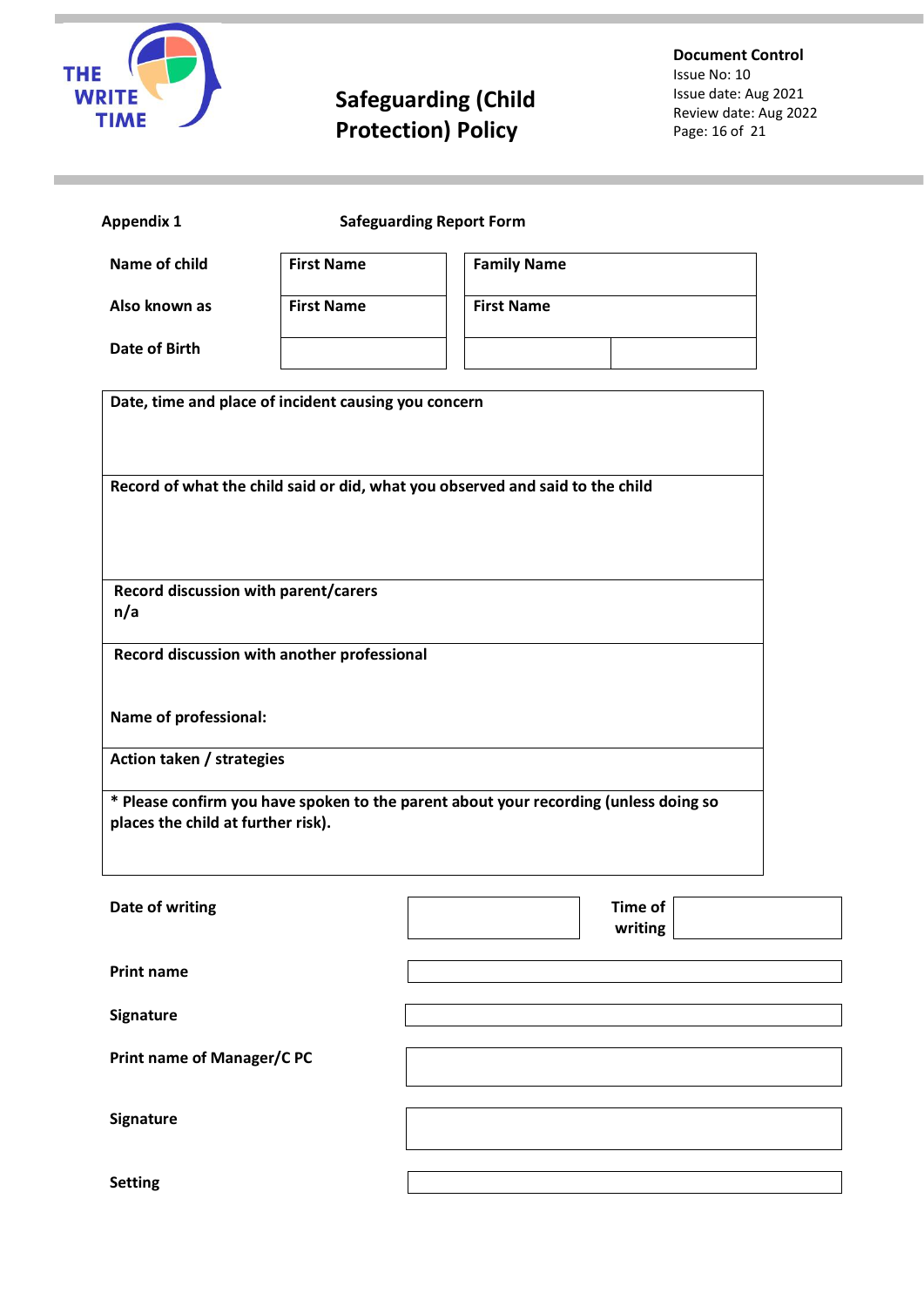

**Document Control** Issue No: 10 Issue date: Aug 2021 Review date: Aug 2022 Page: 17 of 21

#### **Appendix 3: Glossary of terms**

**Child** – a young person under the age of 18 years or a vulnerable person under the age of 25

**Child Protection Enquiry** - A Child Protection Enquiry (usually referred to as a Section 47 Enquiry) is required if there are reasonable grounds to suspect that a child is suffering or is likely to suffer significant harm.

**LADO – Local Authority Designated Officer** - The Local Authority must appoint a Designated Officer (LADO) whose responsibility it is to be involved in the management and oversight of individual cases which fall within this procedure, providing advice and guidance to employers and voluntary organisations, liaising with the Police and other agencies, and monitoring the progress of cases to ensure that they are dealt with as quickly as possible, consistently, and with a thorough and fair process.

**Child Protection Co-ordinator**– Schools should appoint a Child Protection Co-ordinator to have overall responsibility for ensuring that their school operates procedures for dealing with allegations against those who work with children in accordance with the guidance set out in the Working Together to Safeguard Children (updated Feb 2019), resolving inter agency issues and liaising with the Borough Local Safeguarding Children Board / LADO on the subject.

**Significant Harm** – The Children Act 1989 (and 2004) introduced Significant Harm as the threshold that justifies compulsory intervention in family life in the best interests of children. Significant Harm is any Physical, Sexual, or Emotional Abuse, Neglect, accident or injury that is sufficiently serious to adversely affect progress and enjoyment of life.

**Harm** is defined as the ill treatment or impairment of health and development. This definition was clarified in section 120 of the Adoption and Children Act 2002 (implemented on 31 January 2005) so that it may include, "for example, impairment suffered from seeing or hearing the ill treatment of another".

Suspicions or allegations that a child is suffering or likely to suffer Significant Harm may result in a Core Assessment incorporating a Section 47 Enquiry.

NB. There are no absolute criteria on which to rely when judging what constitutes significant harm. Sometimes a single violent episode may constitute significant harm but more often it is an accumulation of significant events, both acute and longstanding, which interrupt, damage or change the child's development.

The key point of contact for safeguarding referrals is our Multi Agency Safeguarding Hub (MASH), who are contactable on: Croydon MASH Team 0208 726 6400

**Croydon**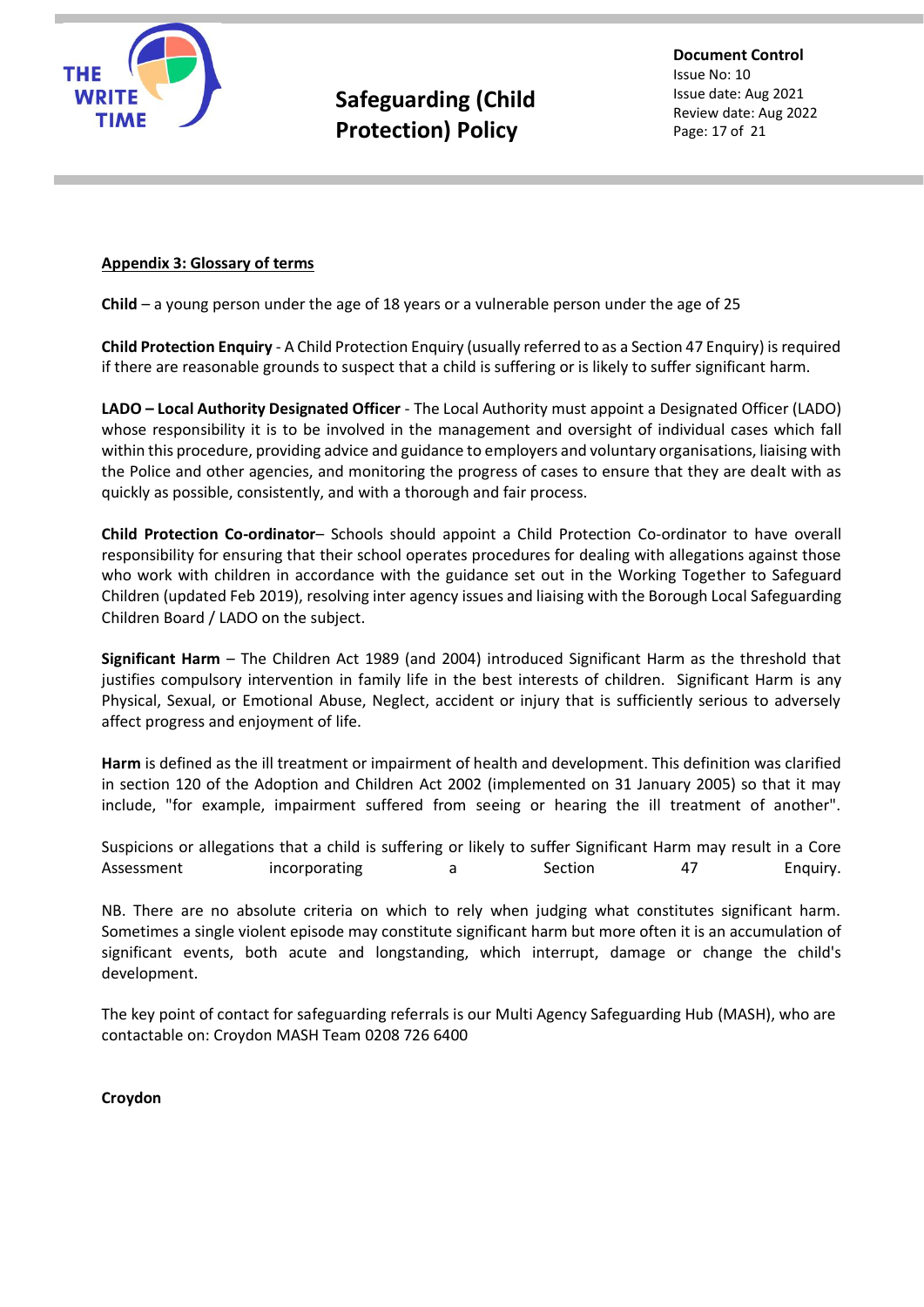

**Document Control** Issue No: 10 Issue date: Aug 2021 Review date: Aug 2022 Page: 18 of 21

For complaint against a professional these should be directed to the LADO. The following link provides details for the LADO:

<http://www.croydon.gov.uk/healthsocial/families/childproctsafe/lado>

#### **Prevent**

Prevent concerns should be directed to Croydon MASH or Carl Parker, Crime & ASB: Analysis & Partnership Officer Tel: 020 8726 6000 x 88974 e-mail: [carl.parker@croydon.gov.uk](mailto:carl.parker@croydon.gov.uk)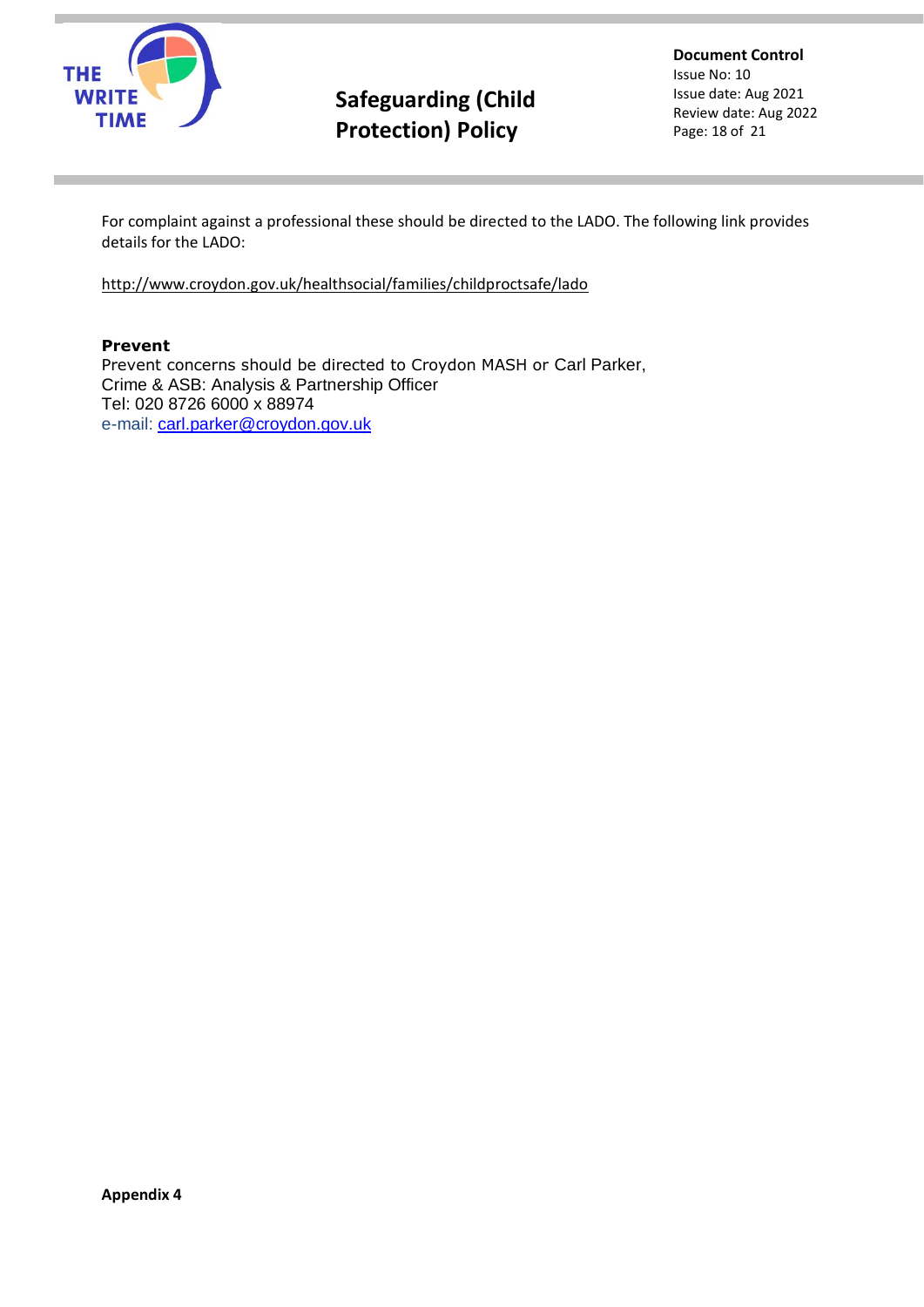

### **Safeguarding Record Concern Form (Body Map)**

| <b>Child's Name:</b>                                                | <b>Your Name:</b>             |  |  |  |  |  |
|---------------------------------------------------------------------|-------------------------------|--|--|--|--|--|
| Male/Female:                                                        | School/College:               |  |  |  |  |  |
| <b>Date of Birth:</b>                                               | Date:                         |  |  |  |  |  |
| Class:                                                              | Time:                         |  |  |  |  |  |
| My Concern/s (please indicate as many as are appropriate)           |                               |  |  |  |  |  |
| Is because an adult has reported concerns to me                     |                               |  |  |  |  |  |
| Is because a child has disclosed information to me                  |                               |  |  |  |  |  |
| Is a result of something I have seen, heard or believe<br>$\bullet$ |                               |  |  |  |  |  |
| Is because I suspect child abuse<br>$\bullet$                       |                               |  |  |  |  |  |
| Indicate any injury on the appropriate section of the diagrams      | <b>Description of injury:</b> |  |  |  |  |  |
| below - DO NOT PHOTOGRAPH IT                                        |                               |  |  |  |  |  |
|                                                                     |                               |  |  |  |  |  |
| $\mathbf{z}$                                                        |                               |  |  |  |  |  |
|                                                                     |                               |  |  |  |  |  |
|                                                                     |                               |  |  |  |  |  |
|                                                                     |                               |  |  |  |  |  |
|                                                                     |                               |  |  |  |  |  |
|                                                                     |                               |  |  |  |  |  |
|                                                                     |                               |  |  |  |  |  |
|                                                                     |                               |  |  |  |  |  |
|                                                                     |                               |  |  |  |  |  |
|                                                                     |                               |  |  |  |  |  |
|                                                                     |                               |  |  |  |  |  |
|                                                                     |                               |  |  |  |  |  |
|                                                                     |                               |  |  |  |  |  |
|                                                                     |                               |  |  |  |  |  |
|                                                                     |                               |  |  |  |  |  |
|                                                                     |                               |  |  |  |  |  |
|                                                                     |                               |  |  |  |  |  |
|                                                                     |                               |  |  |  |  |  |
|                                                                     |                               |  |  |  |  |  |
|                                                                     |                               |  |  |  |  |  |
|                                                                     |                               |  |  |  |  |  |
|                                                                     |                               |  |  |  |  |  |
|                                                                     |                               |  |  |  |  |  |
|                                                                     |                               |  |  |  |  |  |
|                                                                     |                               |  |  |  |  |  |
|                                                                     |                               |  |  |  |  |  |
|                                                                     |                               |  |  |  |  |  |
|                                                                     |                               |  |  |  |  |  |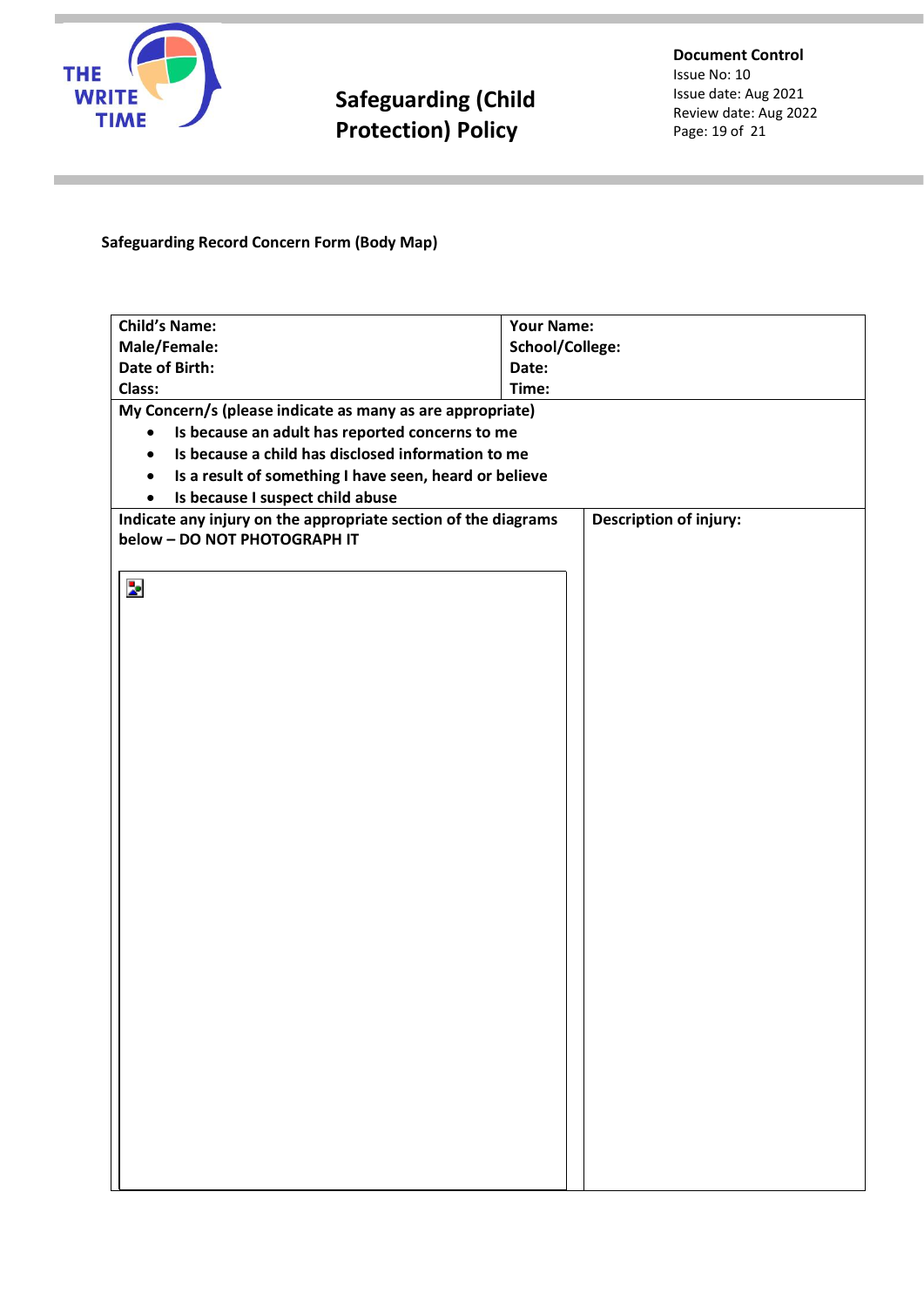

**Document Control** Issue No: 10 Issue date: Aug 2021 Review date: Aug 2022 Page: 20 of 21

|                                                                   | If the child has given an account of this injury give details:        |                                                                                     |  |  |  |
|-------------------------------------------------------------------|-----------------------------------------------------------------------|-------------------------------------------------------------------------------------|--|--|--|
|                                                                   |                                                                       |                                                                                     |  |  |  |
|                                                                   |                                                                       |                                                                                     |  |  |  |
|                                                                   |                                                                       |                                                                                     |  |  |  |
|                                                                   |                                                                       |                                                                                     |  |  |  |
|                                                                   |                                                                       |                                                                                     |  |  |  |
| Please indicate the attitude of the child regarding the injury:   |                                                                       |                                                                                     |  |  |  |
|                                                                   |                                                                       |                                                                                     |  |  |  |
|                                                                   |                                                                       |                                                                                     |  |  |  |
|                                                                   |                                                                       |                                                                                     |  |  |  |
|                                                                   |                                                                       |                                                                                     |  |  |  |
|                                                                   | If the parent has volunteered an account of this injury give details: |                                                                                     |  |  |  |
|                                                                   |                                                                       |                                                                                     |  |  |  |
|                                                                   |                                                                       |                                                                                     |  |  |  |
|                                                                   |                                                                       |                                                                                     |  |  |  |
|                                                                   |                                                                       |                                                                                     |  |  |  |
|                                                                   |                                                                       |                                                                                     |  |  |  |
| Please indicate the attitude of the parent regarding this injury: |                                                                       |                                                                                     |  |  |  |
|                                                                   |                                                                       |                                                                                     |  |  |  |
|                                                                   |                                                                       |                                                                                     |  |  |  |
|                                                                   |                                                                       |                                                                                     |  |  |  |
|                                                                   |                                                                       |                                                                                     |  |  |  |
| Any additional information:                                       |                                                                       |                                                                                     |  |  |  |
|                                                                   |                                                                       |                                                                                     |  |  |  |
|                                                                   |                                                                       |                                                                                     |  |  |  |
|                                                                   |                                                                       |                                                                                     |  |  |  |
|                                                                   |                                                                       |                                                                                     |  |  |  |
|                                                                   |                                                                       |                                                                                     |  |  |  |
|                                                                   | Action taken by Senior Designated Officer for safeguarding:           |                                                                                     |  |  |  |
|                                                                   |                                                                       |                                                                                     |  |  |  |
|                                                                   |                                                                       |                                                                                     |  |  |  |
|                                                                   |                                                                       |                                                                                     |  |  |  |
|                                                                   |                                                                       |                                                                                     |  |  |  |
|                                                                   |                                                                       |                                                                                     |  |  |  |
| Signed:                                                           | Date:                                                                 | Time:                                                                               |  |  |  |
|                                                                   |                                                                       | Notes of any further action (please include dates and persons involved in actions): |  |  |  |